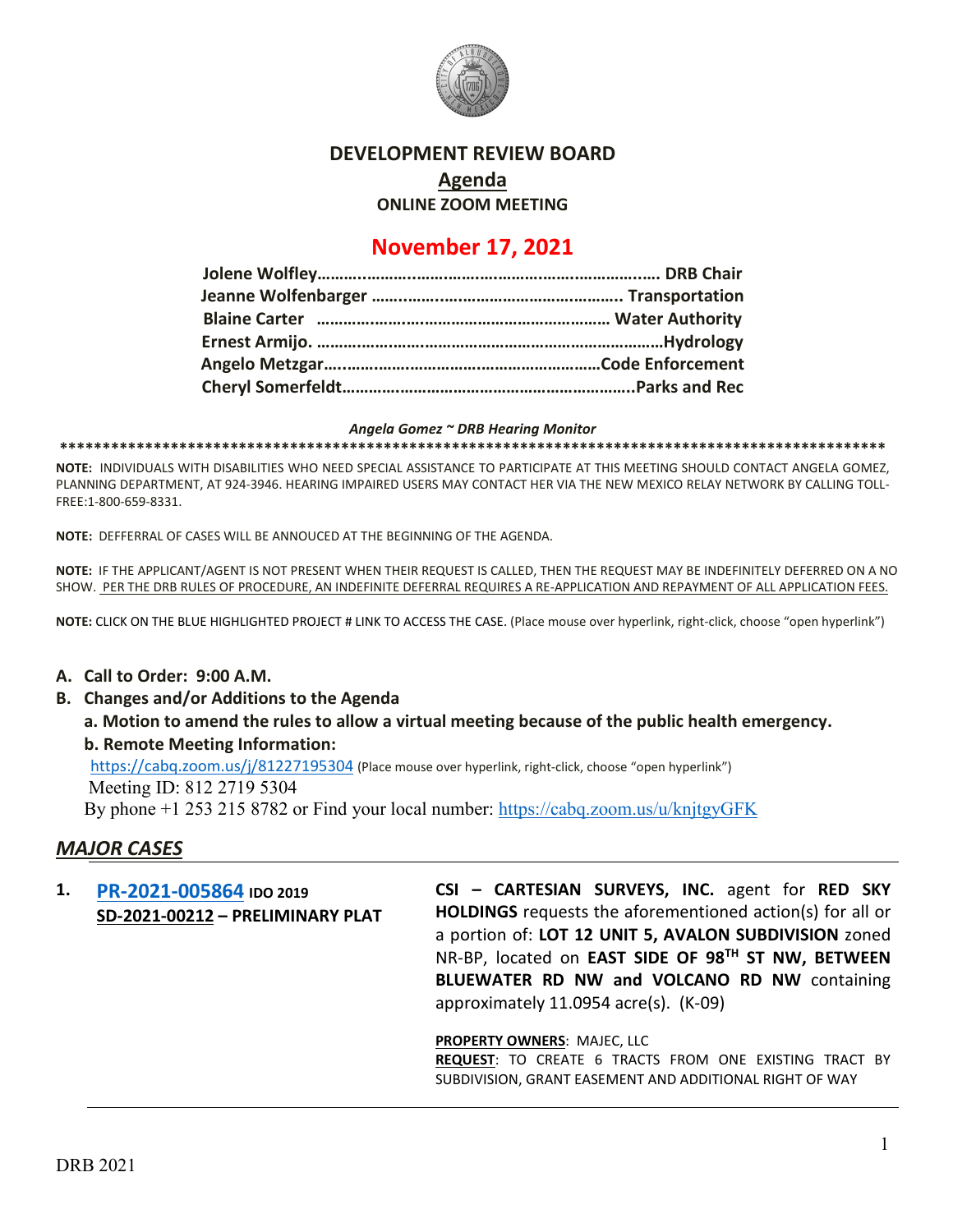| 2. | PR-2021-005628 IDO 2020<br>SD-2021-00214 - PRELIMINARY PLAT<br>SD-2021-00224 - BULK LAND PLAT                                                                                                                                                                                                                                                  | <b>BOHANNAN HUSTON INC.</b> agent for MDS INVESTMENTS,<br>LLC requests the aforementioned action(s) for all or a<br>portion of: TRACT A-1-A-1-A, MESA DEL SOL INNOVATION<br>PARK zoned PC, located on UNIVERSITY BLVD SE between<br>STRYKER RD<br>and UNIVERSITY BLVD<br>containing<br>approximately 1598.6338 acre(s). (R-14, S-14-17, T-15-17)<br>PROPERTY OWNERS: MDS INVESTMENTS, LLC<br>REQUEST: PRELIMINARY PLAT AND BULK LAND PLAT FOR FUTURE<br>TRACT N AND THE RE-PLAT OF TRACT A-1-A1-A TO DEDICATE RIGHT OF<br>WAY FOR MESA DEL SOL TOWN CENTER.                          |
|----|------------------------------------------------------------------------------------------------------------------------------------------------------------------------------------------------------------------------------------------------------------------------------------------------------------------------------------------------|--------------------------------------------------------------------------------------------------------------------------------------------------------------------------------------------------------------------------------------------------------------------------------------------------------------------------------------------------------------------------------------------------------------------------------------------------------------------------------------------------------------------------------------------------------------------------------------|
| З. | PR-2021-005473 IDO 2019<br>SI-2021-00709 - SITE PLAN                                                                                                                                                                                                                                                                                           | HUITT ZOLLARS INC. - LARRY MCDONALD agent for<br><b>AARON CARLSON</b> requests the aforementioned action(s)<br>for all or a portion of: LOT 24 UNIT 1, LADERA BUSINESS<br>PARK SUBDIVISION zoned NR-C, located at 7801 LA<br>MORADA PL and UNSER containing approximately 2.7<br>acre(s). (H-9) [Deferred from 6/9/21, 7/28/21, 8/11/21, 8/22/21, 10/27/21]<br>PROPERTY OWNERS: PACIFIC CACTUS, LLC<br>REQUEST: TO DEVELOP AN UNIMPROVED LOT WITHIN THE LADERA<br><b>BUSINESS PARK</b>                                                                                               |
| 4. | PR-2020-004138 IDO 2019<br>SD-2021-00151 - PRELIMINARY PLAT<br><b>Sketch plat 3-10-2021</b>                                                                                                                                                                                                                                                    | HUITT-ZOLLARS INC. - SCOTT EDDINGS agent for QUESTA<br>DEL ORO, LLC - TIM MCNANEY requests the<br>aforementioned action(s) for all or a portion of: TRACT 3 &<br>A-1-A-4, MESA DEL SOL INNOVATION PARK zoned PC,<br>located between SAGAN LOOP and DE KOONING LOOP<br>containing approximately 22.0366 acre(s). (R-15) {Deferred<br>from 8/11/21, 9/15/21, 9/29/21, 10/20/21, 11/3/21]<br><b>PROPERTY OWNERS: QUESTA DEL ORO LLC / MDS INVESTMENTS</b><br>REQUEST: SINGLE FAMILY RESIDENTIAL SUBDIVISION ON TRACT A-1-A-<br>3. TRACT A-1-A-4 SPLIT FOR EXTENSION OF DEIKENBORN DRIVE |
| 5. | PR-2021-005414 IDO 2019<br>SI-2021-01031 - SITE PLAN<br>SD-2021-00136 - PRELIMINARY PLAT<br>SD-2021-00137 - VACATION OF PUBLIC<br><b>EASEMENT 90' Drainage</b><br>SD-2021-00138 - VACATION OF PUBLIC<br><b>EASEMENT 10' Utility</b><br>SD-2021-00139 - VACATION OF PRIVATE<br><b>EASEMENT 40' x 30' Access</b><br><b>Sketch plat 5-12-2021</b> | TIERRA WEST, LLC agent for LA MAME LLC requests the<br>aforementioned action(s) for all or a portion of: TRACT F-4-<br>A PLAT OF TRACTS F-3-A, F-4-A & F-6-A, ATRISCO<br>BUSINESS PARK UNIT 3 zoned MX-M, located at 441 & 457<br>COORS BLVD between COORS BLVD NW and BLUEWATER<br>RD NW containing approximately 8.94 acre(s).<br>$(J-10)$<br>[Deferred from 8/4/21, 8/25/21, 9/15/21, 10/20/21, 11/3/21]<br>PROPERTY OWNERS: LA MAME, LLC<br><b>REQUEST: DRB SITE PLAN, PRELIMINARY PLAT, VACATION ACTIONS</b><br>** AGENT REQUESTS DEFERRAL TO DECEMBER 1 <sup>ST</sup> , 2021.  |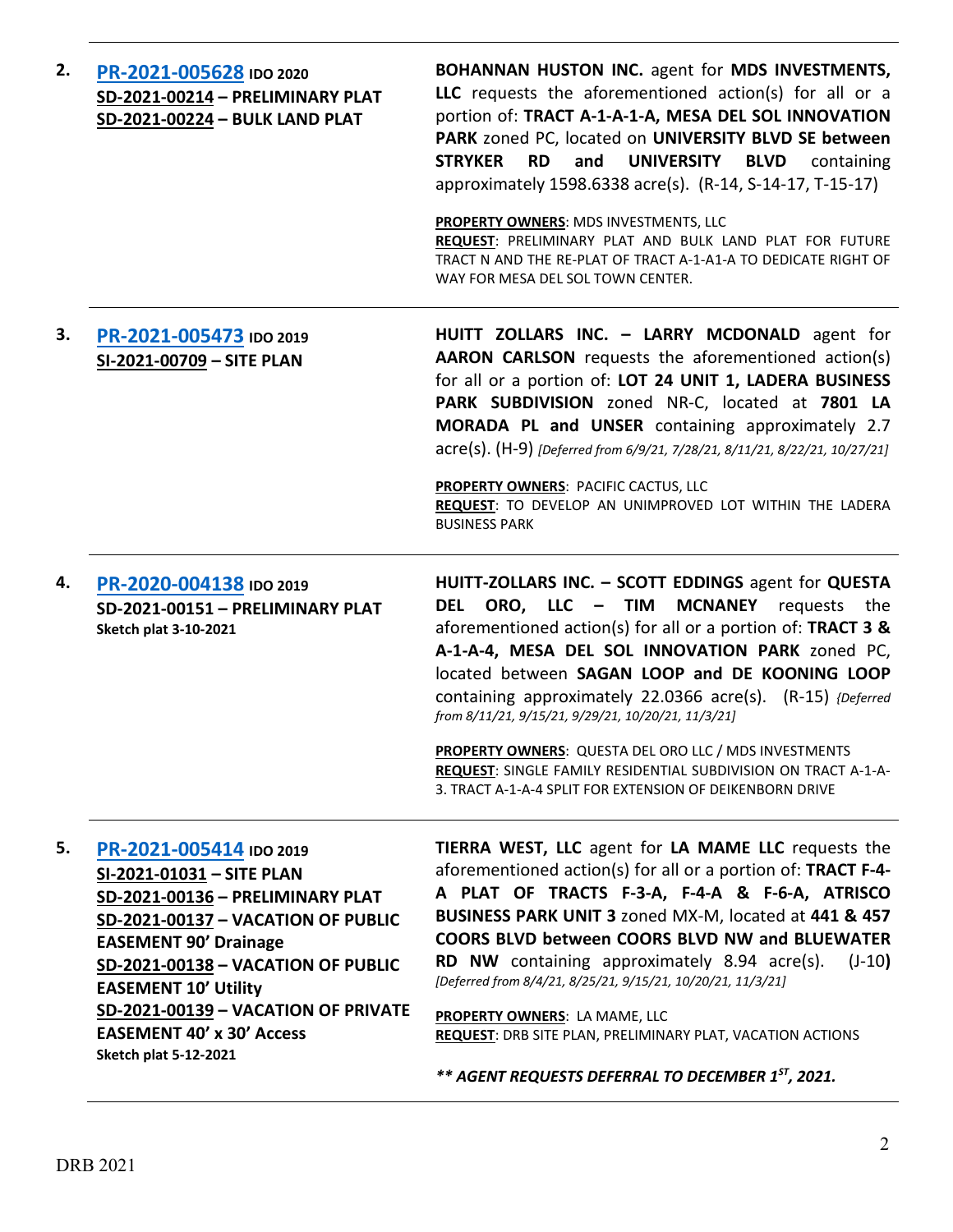**6. [PR-2021-005573](http://data.cabq.gov/government/planning/DRB/PR-2021-005573/DRB%20Submittals/) IDO 2020 SD-2021-00171 – PRELIMINARY PLAT SD-2021-00172 – VACATION OF PRIVATE EASEMENT SD-2021-00174 – VACATION OF PRIVATE EASEMENT SD-2021-00175 – VACATION OF PRIVATE EASEMENT SD-2021-00176 - VACATION OF PUBLIC EASEMENT SD-2021-00177 - VACATION OF PUBLIC EASEMENT SD-2021-00178 - VACATION OF PUBLIC EASEMENT SD-2021-00179 - VACATION OF PUBLIC EASEMENT SD-2021-00180 - VACATION OF PUBLIC EASEMENT SD-2021-00181** - **VACATION OF PUBLIC EASEMENT**

**BOHANNAN HUSTON INC.** agent for **NETFLIX STUDIOS, LLC, KENNETH FALCON** requests the aforementioned action(s) for all or a portion of: **TRACTS 22-A,22-B,22-C, 26, N, O, Q-1, Q-2, Q-3, OS-7, R, 17, A-1-A-6, MESA DEL SOL INNOVATION PARK I & II** zoned PC, located on **5650 UNIVERSITY BLVD SE** containing approximately 162.78 acre(s). (R-16) *[Deferred from 9/29/21, 10/20/21, 11/3/21]*

**PROPERTY OWNERS**: CITY OF ALBUQUERQUE, MDS INVESTMENTS **REQUEST**: PRELIMINARY PLAT, VACATIONS OF PRIVATE EASEMENT, VACATIONS OF PUBLIC EASEMENT

*\*\* AGENT REQUESTS DEFERRAL TO DECEMBER 1ST, 2021.*

**7. [PR-2021-005573](http://data.cabq.gov/government/planning/DRB/PR-2021-005573/DRB%20Submittals/) IDO 2020 SI-2021-01482 – SITE PLAN**

**DEKKER/PERICH/SABATINI – WILL GLEASON** agent for **NETFLIX STUDIOS, LLC, KENNETH FALCON** requests the aforementioned action(s) for all or a portion of: **TRACTS 22- A, 22-B,22-C, 26, N, O, Q-1,Q-2, Q-3, OS-7, R, 17, A-1-A-6, MESA DEL SOL INNOVATION PARK I & II** zoned PC, located on **UNIVERSITY BLVD between EASTMAN CROSSING and MESA DEL SOL** containing approximately 162.784 acre(s). (R-16) *[Deferred from 9/29/21, 10/20/21, 11/3/21]*

**PROPERTY OWNERS**: CITY OF ALBUQUERQUE, MDS INVESTMENTS **REQUEST**: AN APPROXIMATELY 117.53 ACRE EXPANSION OF THE EXSITING ALBUQUERQUE STUDIOS CAMPUS INCLUDING A NEW PRODUCITON OFFICE, MILL BUILDING AND PRODUCTION SUPPORT SPACES.

*\*\* AGENT REQUESTS DEFERRAL TO DECEMBER 1ST, 2021.*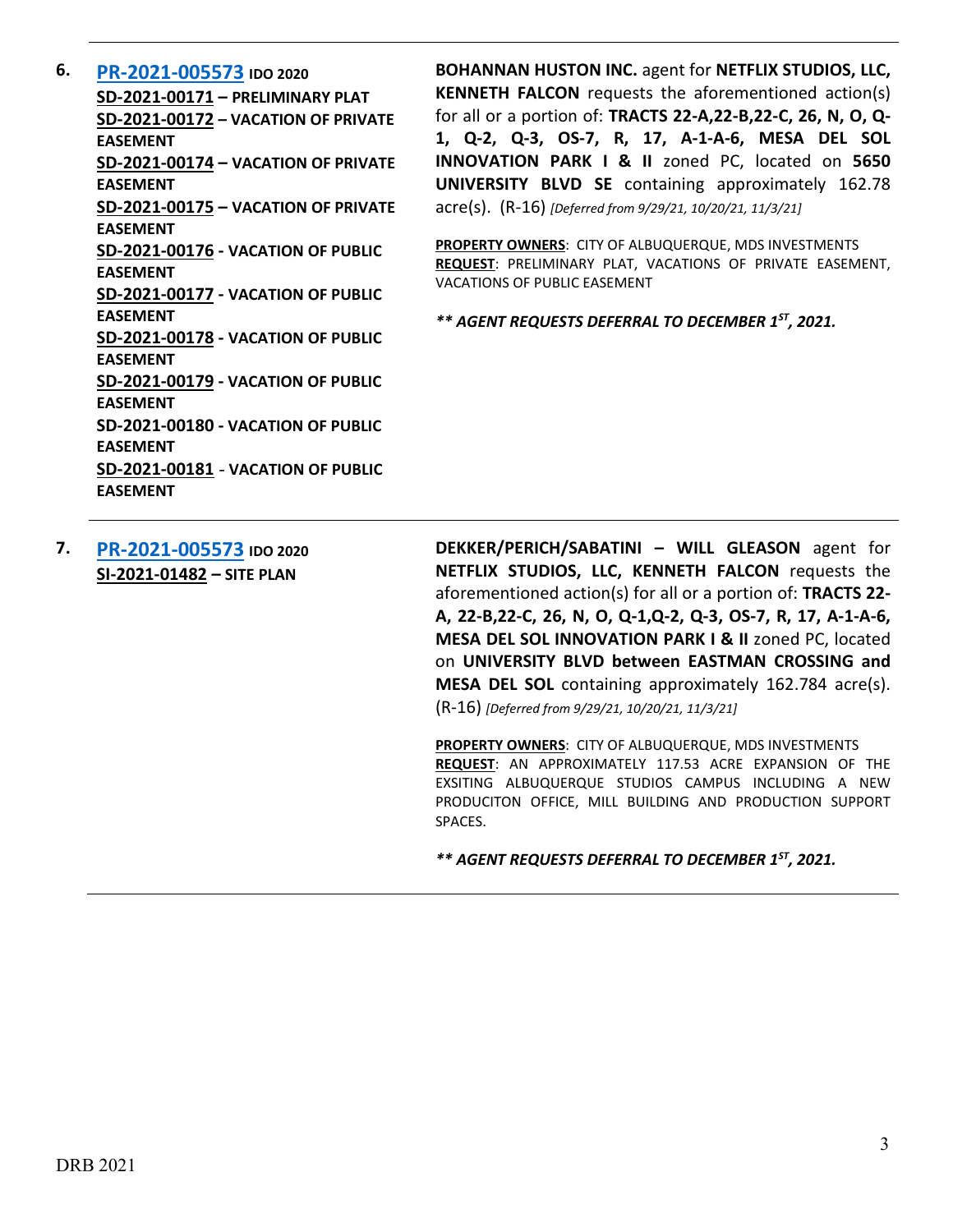| 8.  | PR-2020-003688<br>SD-2021-00196 - PRELIMINARY PLAT             | ISAACSON & ARFMAN INC. - FRED ARFMAN/IAN<br>ANDERSON agent for GREATER ALBUQUERQUE HABITAT<br>FOR HUMANITY - DOUG CHAMPLIN/BILL REILLY requests<br>the aforementioned action(s) for all or a portion of: LOTS<br>42 THRU 55, DAVID-PEREA-COURSON SUBDIVISION zoned<br>R-1B, located at 62 <sup>nd</sup> ST NW between CLOUDCROFT RD NW<br>and COORS BLVD NW containing approximately 2.13<br>acre(s). (J-11)[Deferred from 11/3/21]                         |
|-----|----------------------------------------------------------------|-------------------------------------------------------------------------------------------------------------------------------------------------------------------------------------------------------------------------------------------------------------------------------------------------------------------------------------------------------------------------------------------------------------------------------------------------------------|
|     |                                                                | PROPERTY OWNERS: GREATER ALBUQUERQUE HABITAT FOR<br>HUMANITY, LONNIE YANES<br>REQUEST: NEW SINGLE-FAMILY RESIDENTIAL DEVELOPMENT. PLAT<br>WILL REVISE CURRENT LOT LINES, DEDICATE NEW PUBLIC RIGHT OF<br>WAY AND NEW EASEMENTS ASSOCIATED WITH THE DEVELOPMENT.                                                                                                                                                                                             |
| 9.  | PR-2021-005740 IDO 2019<br>SI-2021-01051 - SITE PLAN AMENDMENT | <b>SCOTT ANDERSON</b> agent for <b>DANIEL CHAVEZ</b> requests the<br>aforementioned action(s) for all or a portion of: LOT II A1,<br>RENAISSANCE CENTER 2 zoned NR-BP, located on 4720<br>ALEXANDER between MONTANO and DESERT SURF<br>containing approximately 4.37 acre(s). (F-16) [Deferred from<br>8/4/21, 8/18/21, 9/1/2, 9/22/211, 10/6/2, 10/20/21, 11/10/21]<br>PROPERTY OWNERS: DANIEL CHAVEZ<br>REQUEST: INCREASE TO THE APPROVED BUILDING HEIGHT |
| 10. | PR-2021-005746 IDO 2020<br>SI-2021-01661 - SITE PLAN           | STUDIO SOUTHWEST - SAIGE COX/ROBERT HEISER agent<br>for JEFFERSON 25 XRAY QOZB, LLC requests the<br>aforementioned action(s) for all or a portion of: LOT 1-B<br>PLAT OF LOTS 1-A, 1-B, 2-A, & 2-B, FOP ADDITION zoned<br>NR-BP, located on 5800 JEFFERSON ST NE between THE<br>LANE AT 25 NE and THE BEAR ARROYO DRAINAGE<br><b>EASEMENT</b> containing approximately 4.6 acre(s).<br>(E-<br>17 [Deferred from 10/27/21, 11/10/21]                         |
|     |                                                                | PROPERTY OWNERS: ARGUS INVESTMENT REALTY<br>REQUEST: SITE PLAN DRB FOR 34,000 S.F. MEDICAL OFFICE, 14,000 S.F.<br><b>OFFICE / WAREHOUSE</b>                                                                                                                                                                                                                                                                                                                 |

# *MINOR CASES*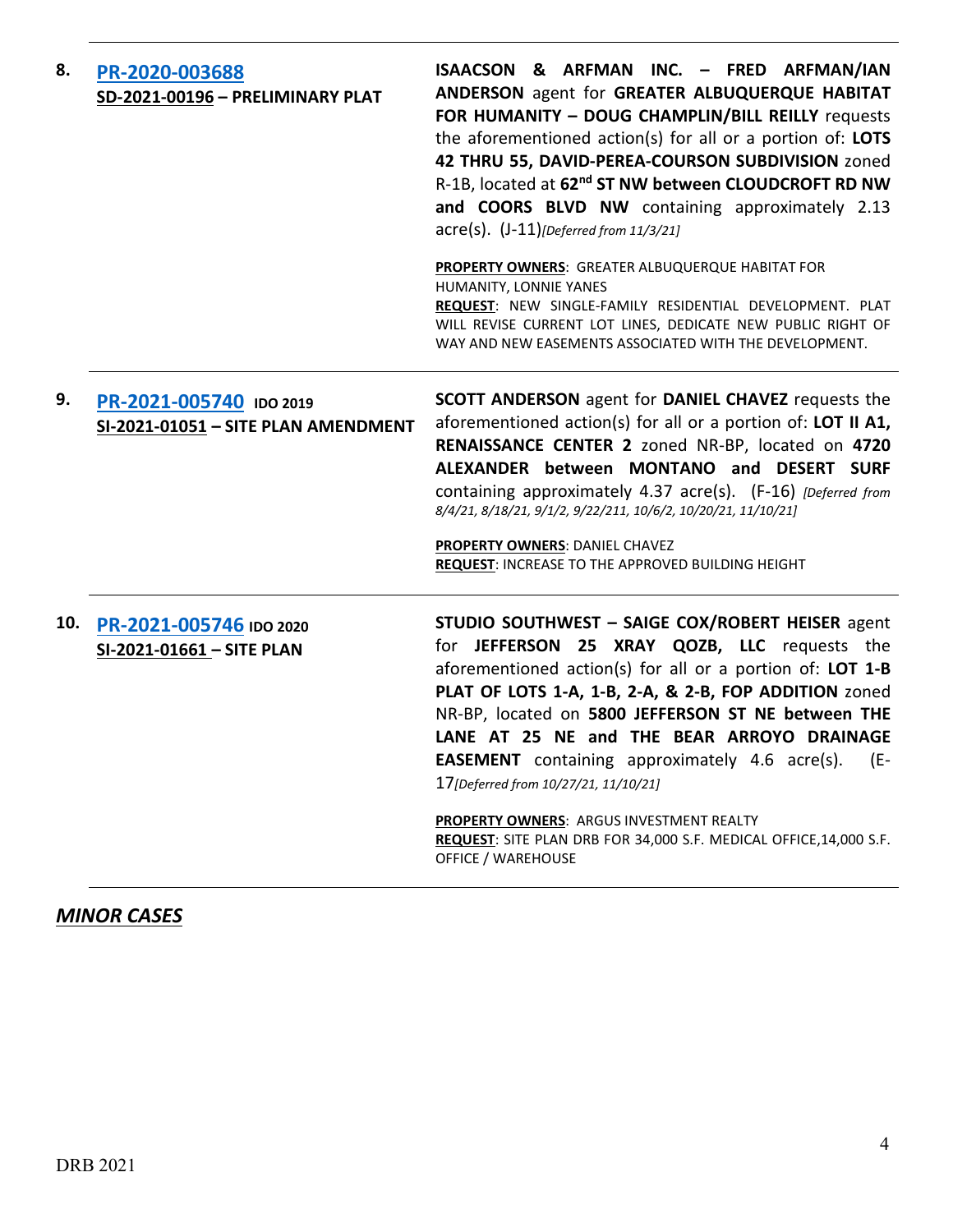**11. [PR-2021-005746](http://data.cabq.gov/government/planning/DRB/PR-2021-005746/DRB%20Submittals/PR-2021-005746_Nov_17_2021_Supp/PR-2021-005746_DRB%20Supp_11-12-21.pdf) IDO 2020 SD-2021-00202– PRELIMINARY/FINAL PLAT SD-2021-00203 – VACATION OF PUBLIC EASEMENT SD-2021-00204 – VACATION OF PRIVATE EASEMENT SD-2021-00205 – VACATION OF PRIVATE EASEMENT SD-2021-00206 – VACATION OF PRIVATE EASEMENT SD-2021-00207 - VACATION OF PRIVATE EASEMENT SD-2021-00208 - VACATION OF PRIVATE EASEMENT Sketch plat 7-21-2021**

**CSI – CARTESIAN SURVEYS, INC.** agent for **AIM MANAGEMENT CORP** requests the aforementioned action(s) for all or a portion of: **LOTS 1-A AND 1-B, FRATERNAL ORDER OF THE POLICE ADDITION** zoned NR-BP located on **5800 JEFFERSON & 5910 JEFFERSON NE between BALLON PARK RD NE and JEFFERSON PLAZA NE** containing approximately 4.6540 acre(s). (E-17)*[Deferred from 10/27/21, 11/10/21]*

**PROPERTY OWNERS**: JEFFERSON 25 XRAY QOZB **REQUEST**: PRELIMINARY/FINAL PLAT CREATING 2 NEW LOTS FROM 2 EXISTING LOTS, GRANT/VACATE EASEMENTS.

| 12. PR-2021-006214                 | <b>FELIX R</b> |
|------------------------------------|----------------|
| SD-2021-00228 - EXTENSION OF       | or a po        |
| <b>INFRASTRUCTURE IMPROVEMENTS</b> | <b>GRANT</b>   |
| <b>AGREEMENT</b>                   | betwee         |
|                                    | containi       |

**FELIX RABADI** requests the aforementioned action(s) for all rtion of: T-1-A-2 and T-A-B, TOWN OF ALAMEDA zoned SU-1, located on **GOLF COURSE RD NW between IRVING NW and CALABACILLAS ARROYO** ing approximately 8.5 acre(s).  $(B-12)$ 

**PROPERTY OWNERS**: SHARIF RABADI **REQUEST**: 2 YEAR EXTENSION OF INFRASTRUCTURE IMPROVEMENTS AGREEMENT

**13. [PR-2021-005629](http://data.cabq.gov/government/planning/DRB/PR-2021-005629/DRB%20Submittals/PR-2021-005629_Nov_17_2021%20(FP)/001_CompleteDRB_application_FINALPlat-North.pdf) IDO 2020 SD-2021-00214 – FINAL PLAT** **BOHANNAN HUSTON INC.** agent for **NETFLIX STUDIOS, LLC** requests the aforementioned action(s) for all or a portion of: **LOTS 22A, 22B, 22C, and TRACT P, MESA DEL SL INNOVATION PARK I & II** zoned PC, located at **5630 UNIVERSITY BLVD, SE between EASTMAN CROSSING and UNIVERSITY BLVD** containing approximately 41.3495 acre(s). (R-16)

**PROPERTY OWNERS**: NETFLIX STUDIO , LLC **REQUEST**: RE-PLAT OF LOTS 22-A, 22-B, 22-C AND TRACT P OF MESA DEL SOL INNOVATION PARK II.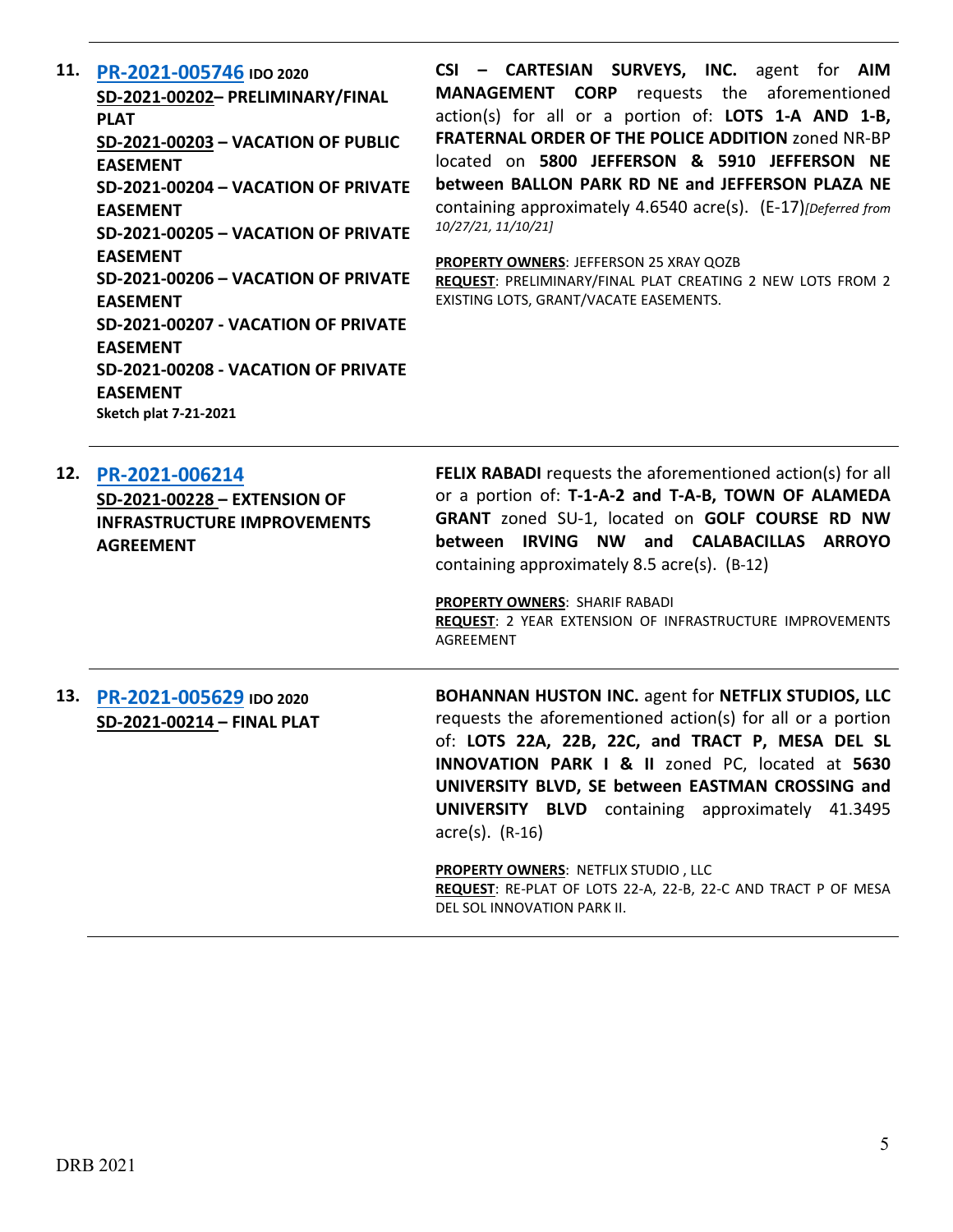| 14. | PR-2021-004961 IDO 2020<br>SD-2021-00234 - FINAL PLAT                                                                                 | FIERRO & COMPANY, LLC agent for MESA VERDE<br><b>CONSTRUCTION &amp; DEVELOPMENT, LLC</b> requests the<br>aforementioned action(s) for all or a portion of: LOT 17,<br>BLOCK 16 UNIT 8, NORTH ALBUQUERQUE ACRES zoned<br>MX-L & MX-T, located at 5901 CARMEL AVE NE between<br>SAN PEDRO DR and PAN AMERICAN FRONTAGE RD<br>containing approximately 0.83 acre(s). (B-11)<br>PROPERTY OWNERS: TONY AND PHYLLIS JARAMILLO<br><b>REQUEST: DEDICATE ROW</b>                                            |
|-----|---------------------------------------------------------------------------------------------------------------------------------------|----------------------------------------------------------------------------------------------------------------------------------------------------------------------------------------------------------------------------------------------------------------------------------------------------------------------------------------------------------------------------------------------------------------------------------------------------------------------------------------------------|
| 15. | PR-2018-001217 IDO 2019<br>SD-2021-00460 - PRELIMINARY/FINAL<br><b>PLAT</b><br>Sketch plat 5-12-2021                                  | <b>ISAACSON &amp; ARFMAN INC.</b> agent for FOURTH STREET &<br><b>MENAUL INC.</b> requests the aforementioned action(s) for all<br>or a portion of: LOT 1-A-1-A, WALGREEN ADDITION zoned<br>MX-M, located at 300 MENAUL BLVD NW between 2ND<br>STREET NW and 4 <sup>TH</sup> STREET NW containing approximately<br>9.6037 acre(s). (H-14) [Deferred from 8/4/21, 9/15/21]<br>PROPERTY OWNERS: FOURTH STREET & MENAUL INC<br>REQUEST: PRELIMINARY/FINAL PLAT APPROVAL                               |
| 16. | PR-2020-003847 IDO 2020<br>SD-2021-00219 - PRELIMINARY/FINAL<br><b>PLAT</b><br>SD-2021-00220 - VACATION OF PRIVATE<br><b>EASEMENT</b> | ISAACSON & ARFMAN, INC./FRED ARFMAN agent for YES<br>HOUSING, INC./THADDEUS LUCERO<br>requests<br>the<br>aforementioned action(s) for all or a portion of: LOTS 1<br>THRU 3 & TRACTS 90-C AND 90-B-2, BLOCK 1, FITZGERALD<br>ADDITION zoned MX-M, located at 420 FITZGERALD ROAD<br>NW between 4TH ST NW and 7TH ST NW containing<br>approximately 5.0036 acre(s). (G-14) [Deferred from 11/3/21]<br>PROPERTY OWNERS: CITY OF ALBUQUERQUE<br>REQUEST: PRELIMINARY/FINAL PLAT AND VACATION APPROVAL |
| 17. | PR-2021-005442 IDO 2019<br>SI-2021-01714 - EPC SITE PLAN<br><b>SIGN-OFF</b>                                                           | DEKKER, PERICH, SABATINI agent for ROBERT GIBSON<br><b>SEDONA WEST, LLC</b> requests the aforementioned action(s)<br>for all or a portion of LOT A-2-A-A, THE PLAZA AT PASEO<br>DEL NORTE zoned MX-M, located on EAGLE RANCH RD<br>between PARADISE BLVD AND IRVING BLVD<br><b>NW</b><br>containing approximately 7.12 acre(s). (C-13) [Deferred from<br>10/20/21, 11/3/21, 11/10/21]<br>PROPERTY OWNERS: SEDONA WEST, LLC<br><b>REQUEST: FINAL SIGN OFF OF EPC SITE PLAN</b>                      |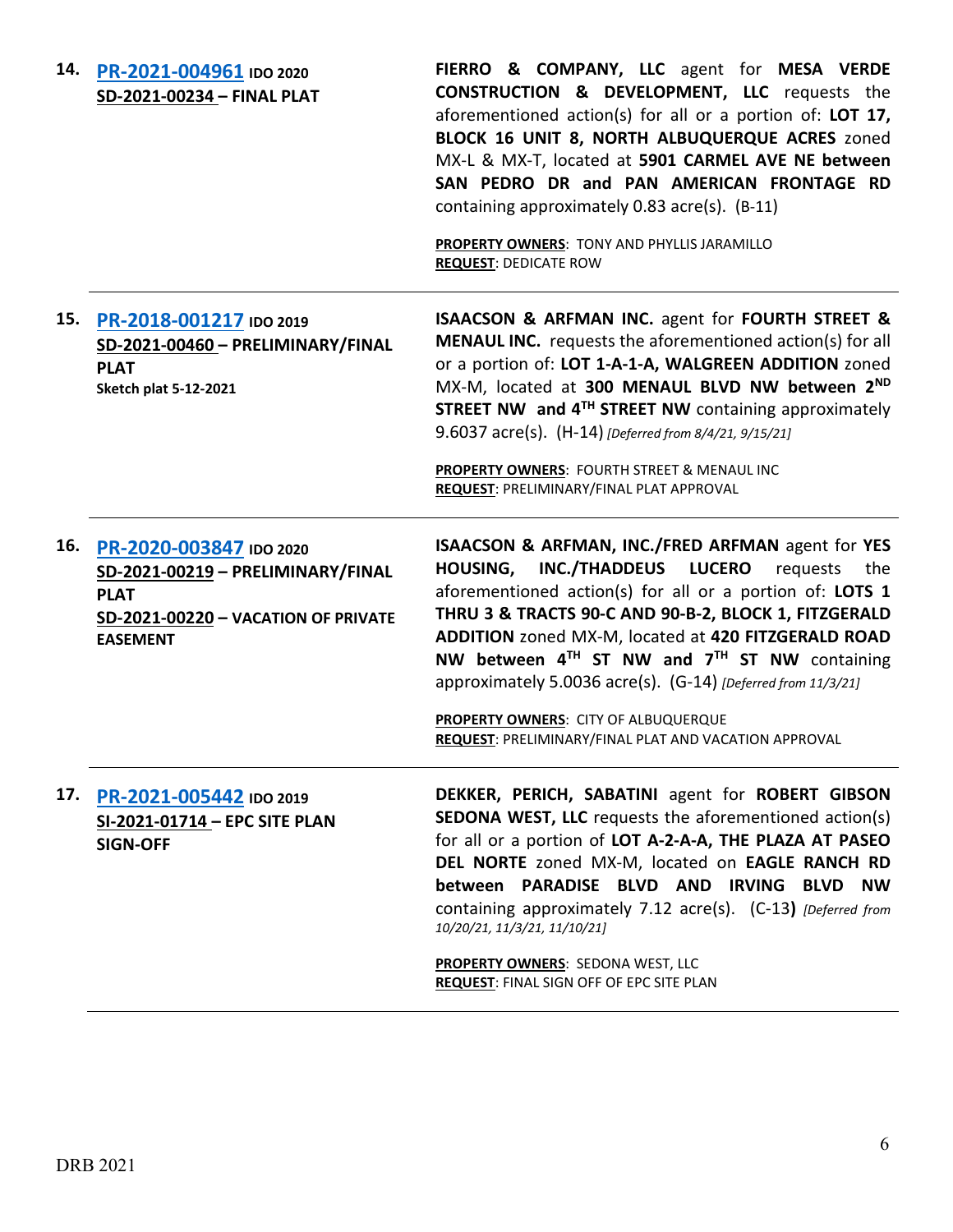| 18.<br>PR-2020-004748 IDO 2019<br>SD-2021-00152 - PRELIMINARY/FINAL<br><b>PLAT</b><br><b>Sketch plat 12-2-2020</b> | <b>TIM SOLINSKI</b> agent for <b>AUI INC.</b> requests the<br>aforementioned action(s) for all or a portion of: *62 4 ARMIJO<br>BROS ADDN LOTS 62, 63 & 64 & LOTS R, S & T & ALLEY ADJ LT, LOTS 1-5<br>ALL LOT 6 EXC A SELY PORTION BLK C OF THE MANDELL BUSINESS AND<br>RESIDENCE ADDN AND AN UNPLATTED STRIP OF LAND W OF AND ADJ<br>THERE, PORTION OF LOTS 7 & 8 BLOCK C MANDELL BUSINESS AND<br>RESIDENCE ADDN & PORTION OF P & Q PERFECTO MARIANO JESUS<br>ARMIJO ADD, TRACT A2 PLAT OF TRACTS A-1 & A-2, zoned MX-FB-<br>UD, located at ONE CIVIC PLAZA & 400 MARQUETTE<br>between MARQUETTE and TIJERAS containing<br>approximately 2.2273 acre(s). (J-14) Deferred from 7/28/21, 8/4/2,<br>8/11/21, 8/25/21, 9/15/21, 9/22/21, 10/6/21/ 10/20/21, 11/10/21]<br><b>PROPERTY OWNERS: BERNALILLO COUNTY, CITY OF ALBUQUERQUE</b><br><b>REQUEST:</b> REPLAT TO CONSOLIDATE 22 LOTS/TRACTS INTO 2 TRACTS,<br>DEDICATE ADDITIONAL PUBLIC RIGHTS-OF-WAY AND<br>TO.<br>GRANT<br><b>EASEMENTS</b> |
|--------------------------------------------------------------------------------------------------------------------|--------------------------------------------------------------------------------------------------------------------------------------------------------------------------------------------------------------------------------------------------------------------------------------------------------------------------------------------------------------------------------------------------------------------------------------------------------------------------------------------------------------------------------------------------------------------------------------------------------------------------------------------------------------------------------------------------------------------------------------------------------------------------------------------------------------------------------------------------------------------------------------------------------------------------------------------------------------------------------------------------|
|--------------------------------------------------------------------------------------------------------------------|--------------------------------------------------------------------------------------------------------------------------------------------------------------------------------------------------------------------------------------------------------------------------------------------------------------------------------------------------------------------------------------------------------------------------------------------------------------------------------------------------------------------------------------------------------------------------------------------------------------------------------------------------------------------------------------------------------------------------------------------------------------------------------------------------------------------------------------------------------------------------------------------------------------------------------------------------------------------------------------------------|

## *SKETCH PLAT*

| 19. | PR-2021-006216 IDO 2020<br>PS-2021-00134 - SKETCH PLAT | ARCH + PLAN LAND USE CONSULTANTS agent for JOHN<br>SHAVER/PIÑON CREEK TOWNHOME ASSOCIATION<br>requests the aforementioned action(s) for all or a portion<br>of: LOTS 6 & 74, PIÑON CREEK zoned R-T, located at 435<br>PIÑON CREEK SE between FOUR HILLS RD and SERENITY<br><b>COURT</b> containing approximately 5.7869 acre(s). (L-23)<br>PROPERTY OWNERS: JOHN SHAVER, PINON CREEK TOWNHOME<br>NEIGHBORHOOD ASSOCIATION<br><b>REQUEST: LOT LINE ADJUSTMENT TO ELIMINATE ENCROACHMENT</b> |
|-----|--------------------------------------------------------|--------------------------------------------------------------------------------------------------------------------------------------------------------------------------------------------------------------------------------------------------------------------------------------------------------------------------------------------------------------------------------------------------------------------------------------------------------------------------------------------|
| 20. | PR-2018-001284 IDO 2020<br>PS-2021-00135- SKETCH PLAT  | CSI - CARTESIAN SURVEYS, INC. agent for LEGACY<br><b>HOSPITALITY</b> requests the aforementioned action(s) for all<br>or a portion of: TRACT 2-A and A-2, Tr A-2-A-2-A, BEVERLY-<br>WOOD ADDITION; PARK SQUARE zoned MX-H, located at<br><b>6500 AMERICAS PARKWAY NE between INDIAN SCHOOL</b><br>RD and I-40 containing approximately 3.3866 acre(s). (J-28)<br><b>PROPERTY OWNERS: LEGACY HOSPITALITY</b>                                                                                |
|     |                                                        | REQUEST: CREATE ONE NEW TRACT FROM THREE EXISTING TRACTS,<br>VACATE 2 RECIPROCAL ACCESS EASEMENTS RENDERED UNNECESSARY                                                                                                                                                                                                                                                                                                                                                                     |